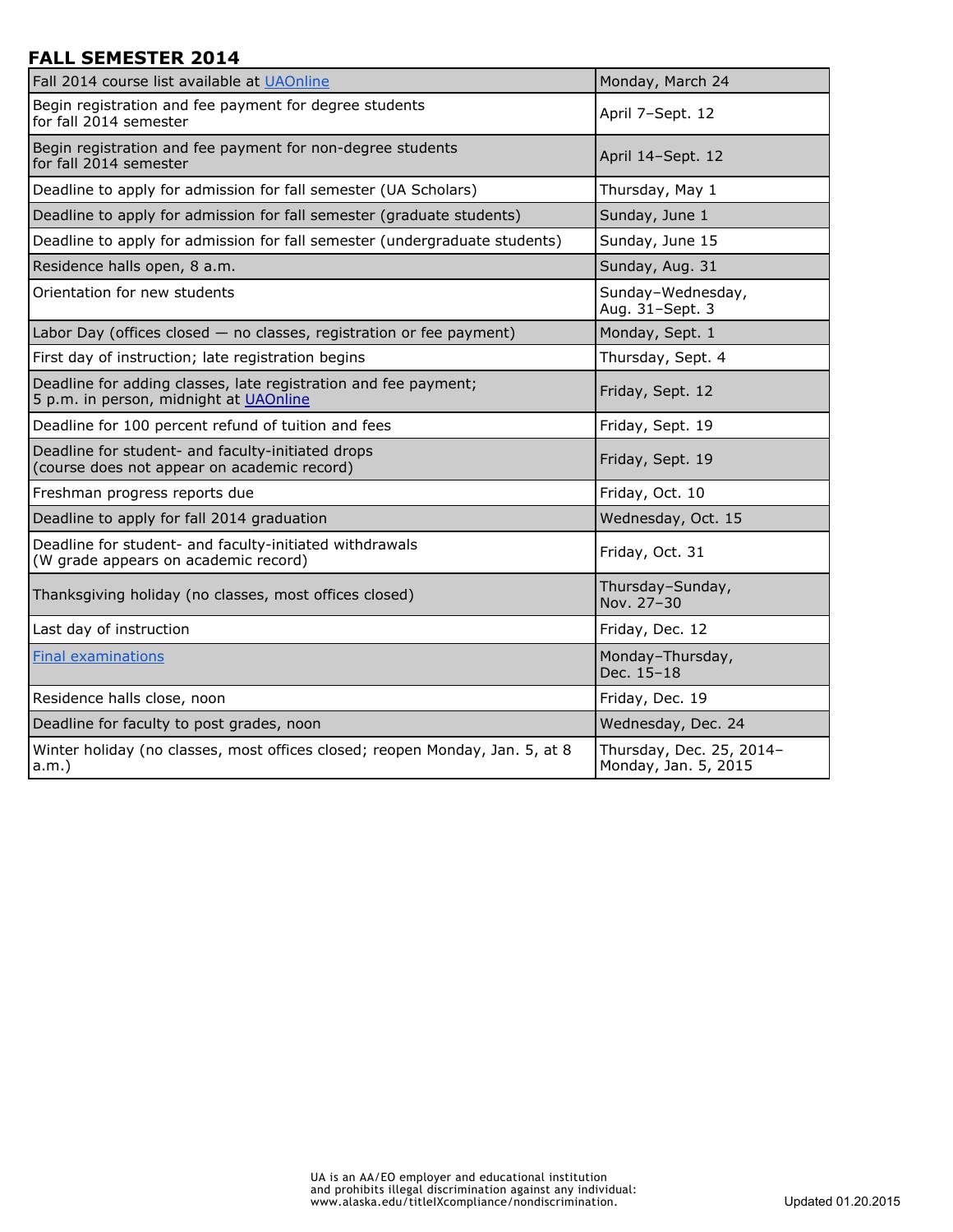## **SPRING SEMESTER 2015**

| Deadline to apply for admission for spring semester<br>(graduate students)                                       | Wednesday, Oct. 15         |
|------------------------------------------------------------------------------------------------------------------|----------------------------|
| Spring 2015 course list available at UAOnline                                                                    | Monday, Oct. 27            |
| Deadline to apply for admission for spring semester<br>(undergraduate students)                                  | Saturday, Nov. 1           |
| Begin registration and fee payment for degree students<br>for spring 2015 semester and WINTERmester 2015         | Monday, Nov 10             |
| Begin registration and fee payment for non-degree students<br>for spring 2015 semester and WINTERmester 2015     | Monday, Nov. 17            |
| WINTERmester courses begin                                                                                       | Saturday, Jan. 3           |
| Deadline for adding WINTERmester classes; 5 p.m. in person at Summer<br>Sessions office, midnight at UAOnline    | Saturday, Jan. 3           |
| Deadline for 100 percent refund of WINTERmester tuition and fees                                                 | Saturday, Jan. 3           |
| Deadline for WINTERmester fee payment; 5 p.m. in person, midnight at<br><b>UAOnline</b>                          | Monday, Jan. 5             |
| Deadline for WINTERmester student- and faculty-initiated withdrawals<br>(W grade appears on academic transcript) | Friday, Jan. 9             |
| Residence halls open, 8 a.m.                                                                                     | Tuesday, Jan. 13           |
| Orientation for new students                                                                                     | Wednesday, Jan. 14         |
| First day of instruction; late registration begins                                                               | Thursday, Jan. 15          |
| Alaska Civil Rights Day (no classes, most offices closed)                                                        | Monday, Jan. 19            |
| Deadline for adding classes, late registration and fee payment;<br>5 p.m. in person, midnight at UAOnline        | Friday, Jan. 23            |
| Deadline for 100 percent refund of tuition and fees                                                              | Friday, Jan. 30            |
| Deadline for student- and faculty-initiated drops<br>(course does not appear on academic record)                 | Friday, Jan. 30            |
| Deadline for UA Foundation and privately funded scholarship applications                                         | Sunday, Feb. 15            |
| Deadline to apply for spring 2015 graduation                                                                     | Sunday, Feb. 15            |
| Freshman progress reports due                                                                                    | Sunday, Feb. 22            |
| Deadline for student- and faculty-initiated withdrawals<br>(W grade appears on academic transcript)              | Friday, March 13           |
| Spring break (no classes)                                                                                        | Monday-Friday, March 16-20 |
| University holiday (most offices closed for spring break)                                                        | Friday, March 20           |
| SpringFest (no classes)                                                                                          | Friday, April 24           |
| Last day of instruction                                                                                          | Monday, May 4              |
| <b>Final examinations</b>                                                                                        | Tuesday-Friday, May 5-8    |
| Commencement                                                                                                     | Sunday, May 10             |
| Residence halls close, noon                                                                                      | Monday, May 11             |
| Deadline for faculty to post grades, noon                                                                        | Wednesday, May 13          |